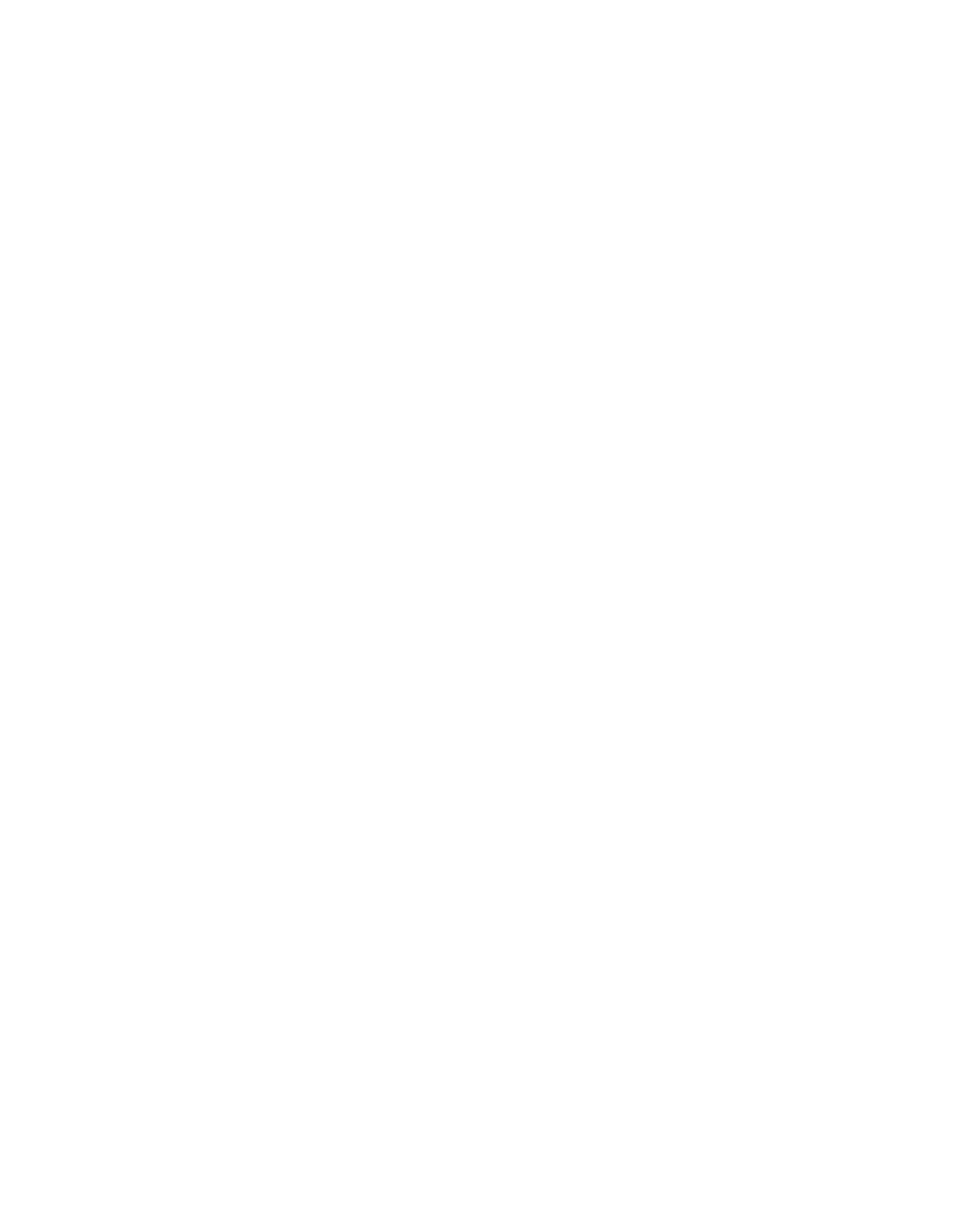## *Feedback loops:*

- a. "The section of a control system that allows for feedback and selfcorrection and that adjusts its operation according to differences between the actual output and the desired output" (American Heritage Dictionary, 4<sup>th</sup> edition, updated 2009).
- b. "Mechanisms that allow regular citizens to influence both the selection and quality of development initiatives implemented by aid providers and government agencies" (author's definition).

"AH, NON—PAS COMME ÇA!" my new colleague Jean-Luc said sharply as he reached down and yanked out the rubber seedling. He held it up in front of the trembling farmer's face. "Bapak, tiga meter!" he growled. Three meters—that was the optimal spacing for planting rubber trees. Not the one and a half meters that he had just measured. Jean-Luc marched down the row of new plantings, yanking out every other one, and I watched as the farmer's face grew more and more afraid. Finally, Jean-Luc said to me and the Indonesian official present, "Let's go," and we got into the jeep and roared off down the road, back toward the capital of Jambi, a district on the Indonesian island of Sumatra.<sup>1</sup>

The date was late 1987, and this was my first "mission" to Indonesia. I had joined the World Bank only a year before and spent my first six months helping negotiate a structural adjustment credit in Niger, where my main job was to tell government officials how to improve their water and sanitation systems. As I prepared for that earlier job, I was initially terrified and overwhelmed: I knew almost nothing about water and sanitation, and I had never been to Niger. Fortunately, I found that the bank had hired a well-known engineering firm from France, and it had left behind numerous reports filled with all sorts of analyses. It turned out to be pretty straightforward just to read the reports, harvest the recommendations, and tell the government what to do in order to receive our low-interest structural adjustment credit worth tens of millions of dollars.

Having learned the ropes in Niger, I felt well prepared on that first trip to a farmer's field in Indonesia. I had read lots of reports from rubber experts, many of whom had spent the previous decades running plantations in places like Malaysia and Thailand and even Vietnam. It was clear that plantations could optimize the rubber yield per hectare by spacing the rubber trees at specific distances and applying fertilizer and pesticides at well-established

<sup>&</sup>lt;sup>1</sup> Names in the stories in this essay have been changed.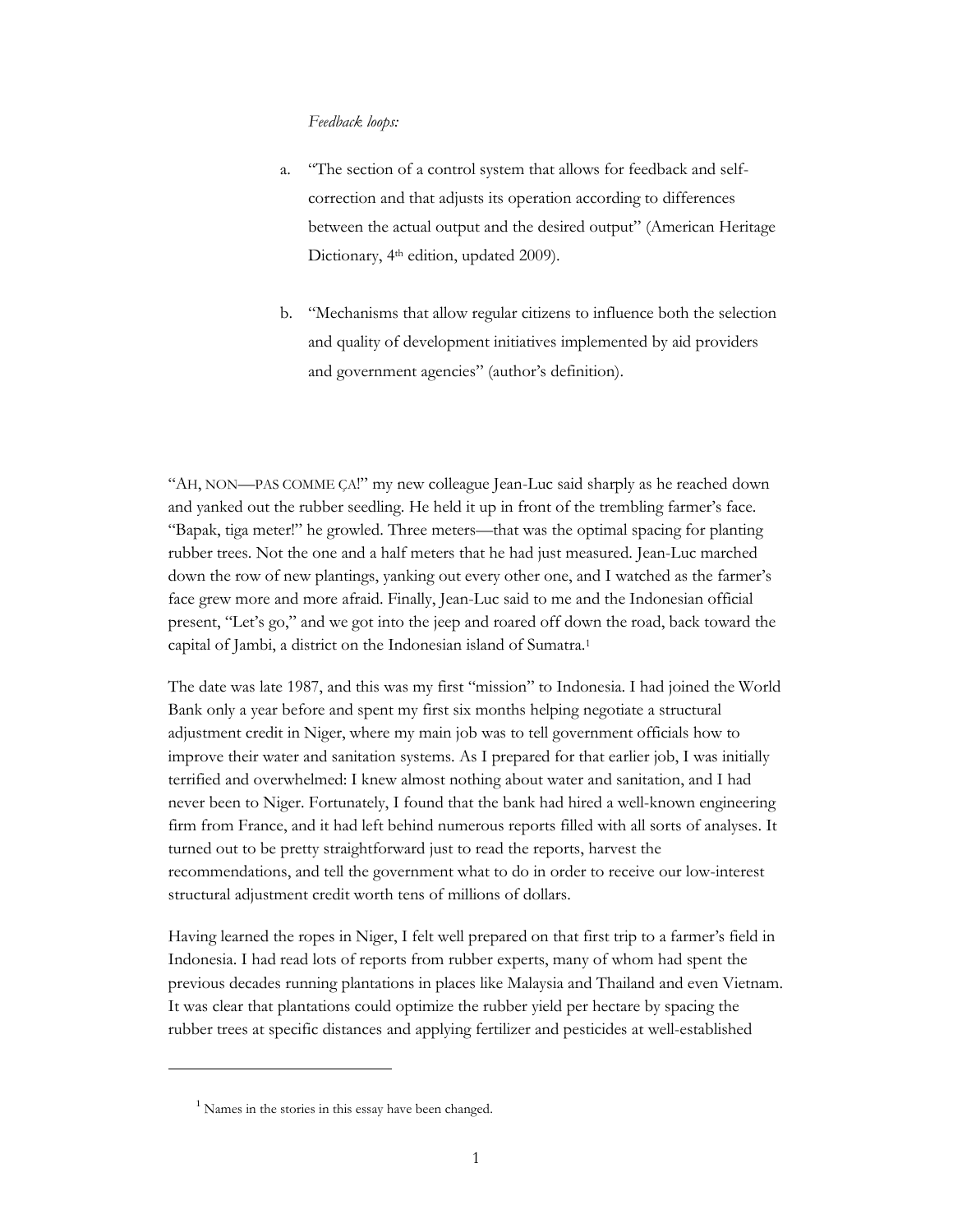rates at certain times of year. Building on this knowledge, in the 1970s the World Bank lent hundreds of millions of dollars to finance the planting of huge areas of Indonesia with tree crops, including rubber. The early projects had been implemented through state-owned plantation companies, which typically owned plots in the thousands of hectares. The Indonesian government was so pleased that it had asked the bank to begin designing projects to help small farmers grow rubber, and the bank responded enthusiastically, with several million more dollars of financing.<sup>2</sup>

These new smallholder projects recruited a lot of farmers who had never grown rubber trees. The objective was to get them to convert their fields of food and other crops primarily to rubber. They would be given a bank credit to cover their costs and were expected to repay according to a certain schedule. Our models showed that even after making their loan payments, farmers would have substantially higher incomes than before.

Many farmers, I later learned, were reluctant to be recruited, so they had to be convinced by local government officials, who needed to meet certain implementation targets. Others, like the farmer I had just met, embraced the opportunity to try something new that might increase their income. Yet, since he had no experience with rubber, this farmer was wary of taking too much risk by converting all of his precious land. He had been told that he was required to plant 555 trees on his hectare of land,<sup>3</sup> so he did a reasonable thing: he planted all of those trees on half of his land, and he reserved the other half for his usual food crops and to graze a few small livestock.

I was so outraged by what Jean-Luc did to the farmer that I complained about it to my boss, but he just shook his head and sighed. (My complaint later got back to Jean-Luc, who was furious.) So I went back to my office in Jakarta, put my head down, and burrowed into my spreadsheets analyzing debt repayment schedules, future rubber yields by year, and the anticipated needs for rubber processing plants.

One day a few months later, I got a call from a young English guy who was an advisor to the Indonesian Ministry of Planning. He said that he had just returned from a different province in Indonesia where the World Bank was financing a similar project, though this one to plant coconut.

 $2^{2}$  See, for example, the staff appraisal report for Smallholder Rubber Development Project II, January 30, 1985, available at http://www-

wds.worldbank.org/external/default/WDSContentServer/WDSP/IB/1985/01/01/000009265\_3970818102212/ Rendered/PDF/multi\_page.pdf.

<sup>3</sup> See "Spacing of Plantings," in *Arid Zone Forestry: A Guide for Field Technicians,* FAO Corporate Document Repository, http://www.fao.org/docrep/T0122E/t0122e08.htm.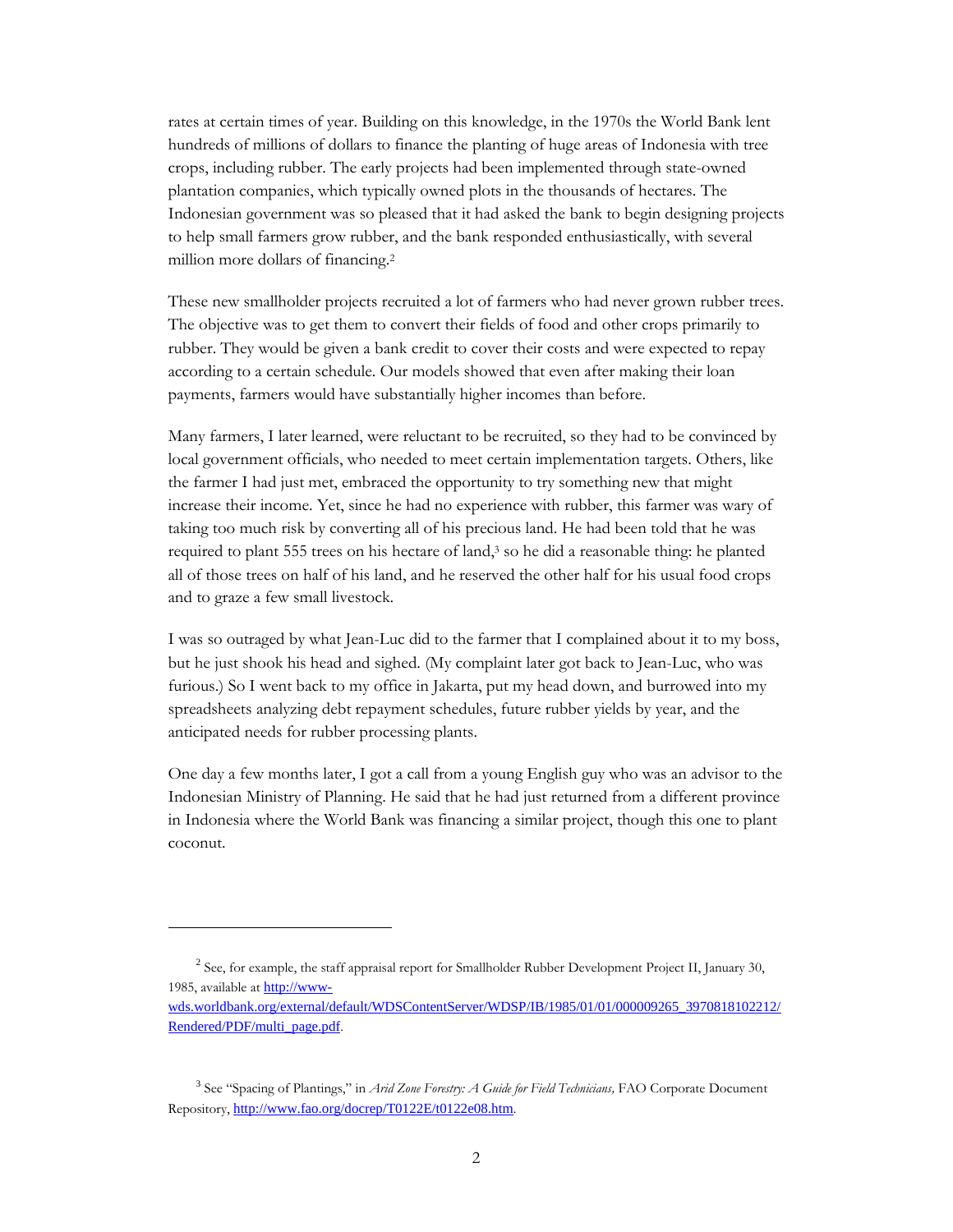"You know, the way you are going about this is all wrong," he told me. "Farmers don't want to plant rubber and coconut so intensively because they need more of their land to plant crops that will give them immediate income rather than having to wait several years."

"But we give them credit to hold them over in those intervening years," I replied. "What's the problem?"

"Well, many things," he told me, "including the fact that the credit would not cover all their losses and, even worse, local officials skim off a lot of that money. Plus, sometimes the farmers just like to plant certain things that are familiar to them and that they cannot easily buy in the market. Remember that they are not originally tree crops farmers, and they don't really understand whether the whole thing will work."

"Listen, why don't you come over to my office and I will show you the spreadsheets so you can see what's going on. I am surprised you weren't able to teach the farmer what to do," I told him.

"Well for heaven's sake—I'm not a tree crops expert," he replied. "I know very little about rubber and coconut planting."

"No wonder!" I exclaimed. "What are you, anyway?"

 $\overline{a}$ 

"I'm an anthropologist by training. I try to figure out about people's cultures and practices and how they like to live life."

I shook my head and did what every respectable World Bank economist at that time would do: I made excuses about not being able to meet him and hung up and continued with my spreadsheets and analysis. My colleagues and I later had vigorous and extended debates including one very public showdown in a large meeting—with the British anthropologist and his fellow advisors<sup>4</sup> about the best approach to smallholder tree crops and other agriculturesector issues. I was worried at first, because their arguments had a ring of truth, but eventually my colleagues and I prevailed because we held the power of the purse. We were able to lend the Indonesian government hundreds of millions more dollars, and our anthropologist friend was not.

\* \* \*

That encounter between Jean-Luc and the farmer haunted me for years. First and foremost, I could not shake the image of the farmer's face after his seedlings were ripped from the ground. He had been so proud when we arrived, and he looked so confused and scared as we pulled away in our jeep down the heavily rutted roads. And the battle we had with the government advisors had left a bad taste in my mouth. It had initially felt good to be on the

<sup>&</sup>lt;sup>4</sup> These colleagues included two of the world's leading agricultural economists, from Harvard and Stanford, respectively.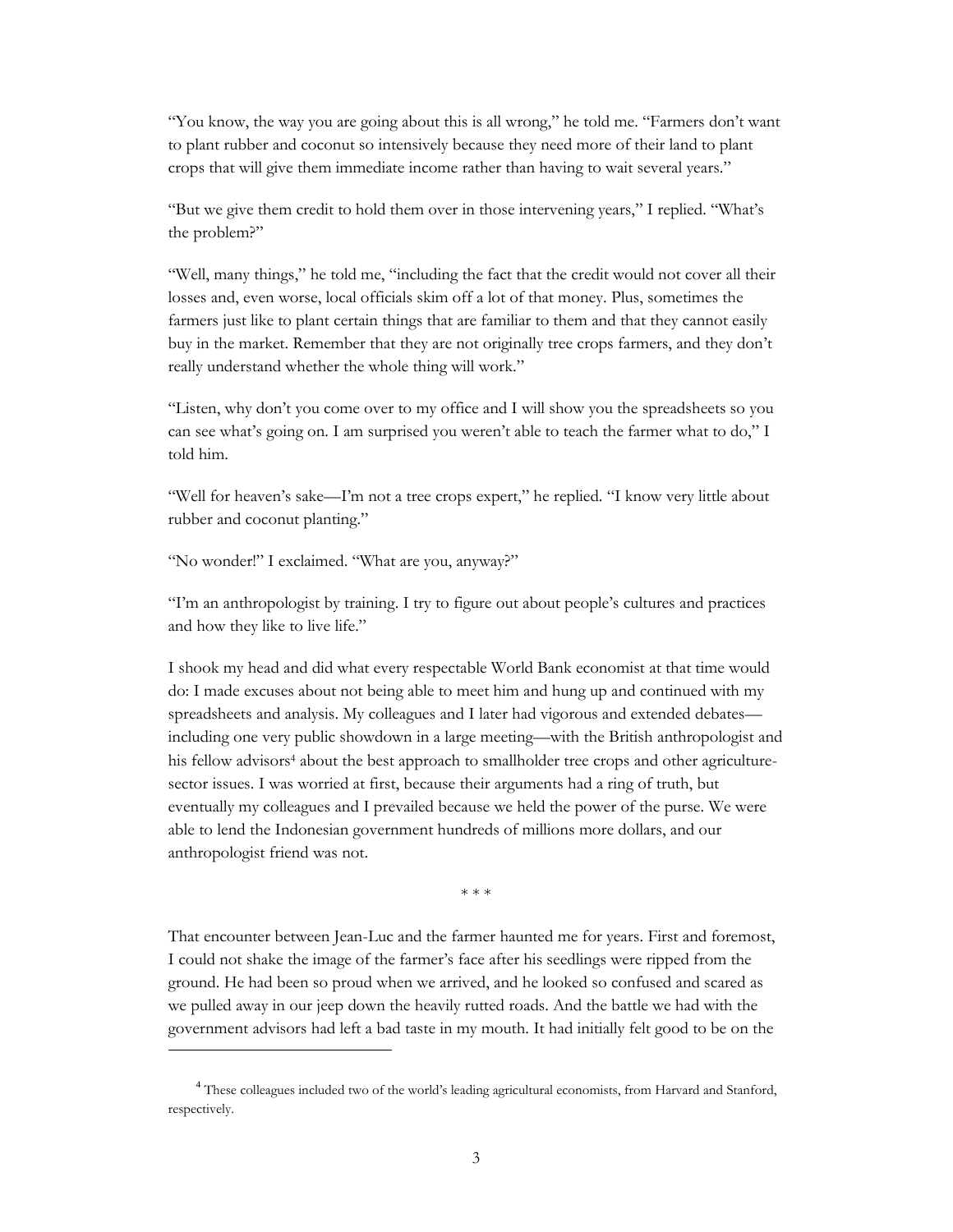winning side, but many of their arguments rang true, even at the time. My bank colleagues and I had amassed enough sheer firepower to prevail, and I felt like a bully.

For the next several years, I continued to feel ill at ease with the work I was doing at the World Bank, where I participated in or led many projects and studies in several countries. I was keenly aware that I had the luxury of working with the largest aggregation of top development experts in the world. But the way we worked did not seem right. It took me more than a decade to begin to articulate the problem and to understand that *poor information*  and *perverse incentives* were the main causes.

Over time, I have grown to believe that regular people should have the most say in selecting which aid initiatives are chosen to help them. In this sense, I have become a proponent of "bottom-up" aid. I am unaware of any rigorous analysis that has been done on this topic, but my own estimate is that aid is currently 20 percent driven by regular citizens and 80 percent driven by experts (of which I used to be one). Even if not exact, my estimate underscores the inherent bias I see in aid planning, and I believe this ratio needs to be reversed. There is of a role for experts, especially relating to the design and provision of public goods at the national and international levels. But experts should drive 20 percent of the agenda, not 80 percent.

The good news is that recent technological breakthroughs are enabling us to dramatically increase our ability to find out what people like the Indonesian rubber farmer really want and whether they are getting it. Even for top-down projects driven by experts, new technologies can help determine whether the projects are working well or not, and allow for midcourse corrections to help the projects achieve the desired impact. The challenges now are to (a) enable the right flows of information and (b) figure out how to alter the incentives within the system so that we get more of the outcomes we are hoping for.

\* \* \*

The mental model in the development community when I began working in the field in 1984<sup>5</sup> was very top-down and expert driven, and went as follows: The developing world suffers from a severe shortage of both know-how and money. Official aid agencies such as the World Bank, the UN, and bilateral aid agencies need to aggregate the world's best expertise and money—and then deliver them to poorer countries. At that time, there was also a growing number of nongovernmental organizations (NGOs). Though they get money from different sources (from donors rather than taxpayers), in practice many NGOs operate with a similar mind-set: "We know what people need, we know how to deliver it, and we are here to give it to them."

There are two major flaws in this approach. First, we in the development community are not very good at knowing what people need or want. (In addition to my experience at the World

<sup>&</sup>lt;sup>5</sup> Initially at the Asian Development Bank and USAID in Manila before joining the World Bank in 1986.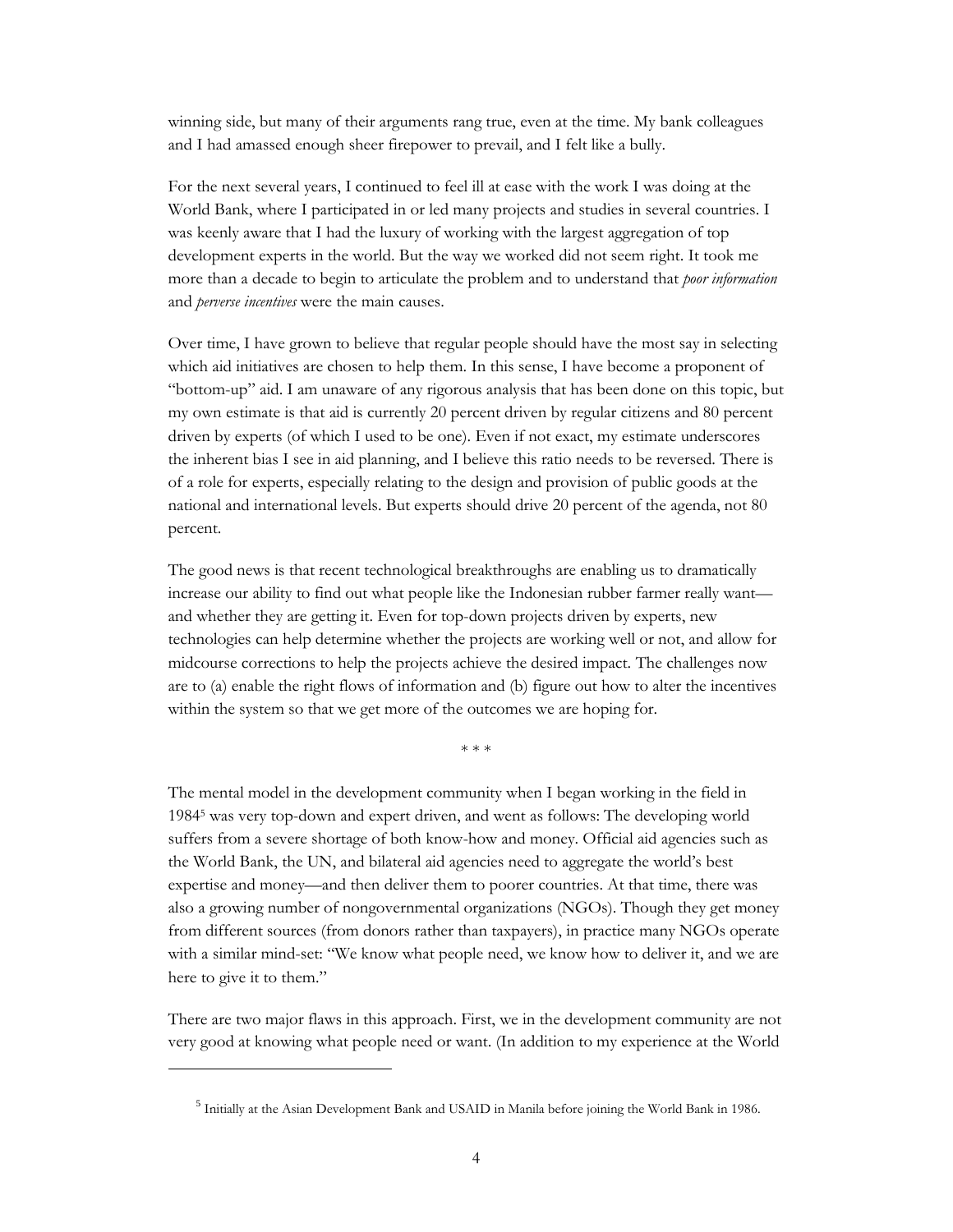Bank, a recent experiment run by GlobalGiving in Kenya showed that even most local experts and implementing agencies were not good at judging what mattered most to the people they were ostensibly serving—see below.) Second, we do not know how to deliver aid initiatives effectively on a consistent basis. Work by Bill Easterly and others has shown that the trillions of dollars spent over the last six decades have had low returns.<sup>6</sup> Even the more optimistic studies conclude that aid has had satisfactory returns only under limited circumstances.

The shortcomings of the top-down aid system reflect a broader problem with relying solely or primarily on experts. Philip Tetlock's celebrated recent work suggests that experts' predictions about the outcomes of complex situations and initiatives are poor—barely better than would be achieved by flipping a coin, and worse than would be achieved by applying various simple rules of thumb.<sup>7</sup> While most of Tetlock's work does not involve development experts, the predictions that experts in his studies were trying to make were analogous to those that development experts make: if we do X, Y, and Z, then the outcomes A, B, and C will be realized.

During my time at the World Bank, most of my colleagues and I realized that many of our projects did not achieve the outcomes we had predicted. Unfortunately, we often had inadequate information to remedy the situation during implementation—not to mention strong incentives to avoid emphasizing or surfacing any shortcomings. The prevailing approach was to spend about a year or eighteen months designing and appraising a project, then to spend five years implementing it, and then finally to evaluate the project. Although we did "supervise" projects during implementation, we could typically spend only a day or two at a sample of project sites. So we had to depend heavily on government implementing agencies for information.

For example, in the case of the rubber projects in Indonesia, the government agency not only reported back to us on farmers' attitudes toward the initiative ("The famers like planting rubber—it makes them better off!") but they also decided which sites we should visit. (And when we asked to see certain sites, they frequently demurred, saying the road was washed out or the site manager was at a training course.) Only later, during the formal evaluation, did we discover that many tracts of land that we had financed had never been planted at all8—and that many unhappy farmers had failed to pay back their loans, saddling the government and banking system with big losses.

<sup>6</sup> William Easterly, The Elusive Quest for Growth: Economists' Adventures and Misadventures in the Tropics (Cambridge, MA: MIT Press, 2001); and William Easterly, The White Man's Burden: Why the West's Efforts to Aid the Rest Have Done So Much Ill and So Little Good (New York: Penguin, 2006).

<sup>7</sup> Philip E. Tetlock, Expert Political Judgment: How Good Is It? How Can We Know? (Princeton, NJ: Princeton University Press, 2005).

<sup>8</sup> Note that we at the World Bank were not the only ones unhappy about the "ghost plantings." The government's own planning bureau was furious at the estate crop ministry for allowing this to happen through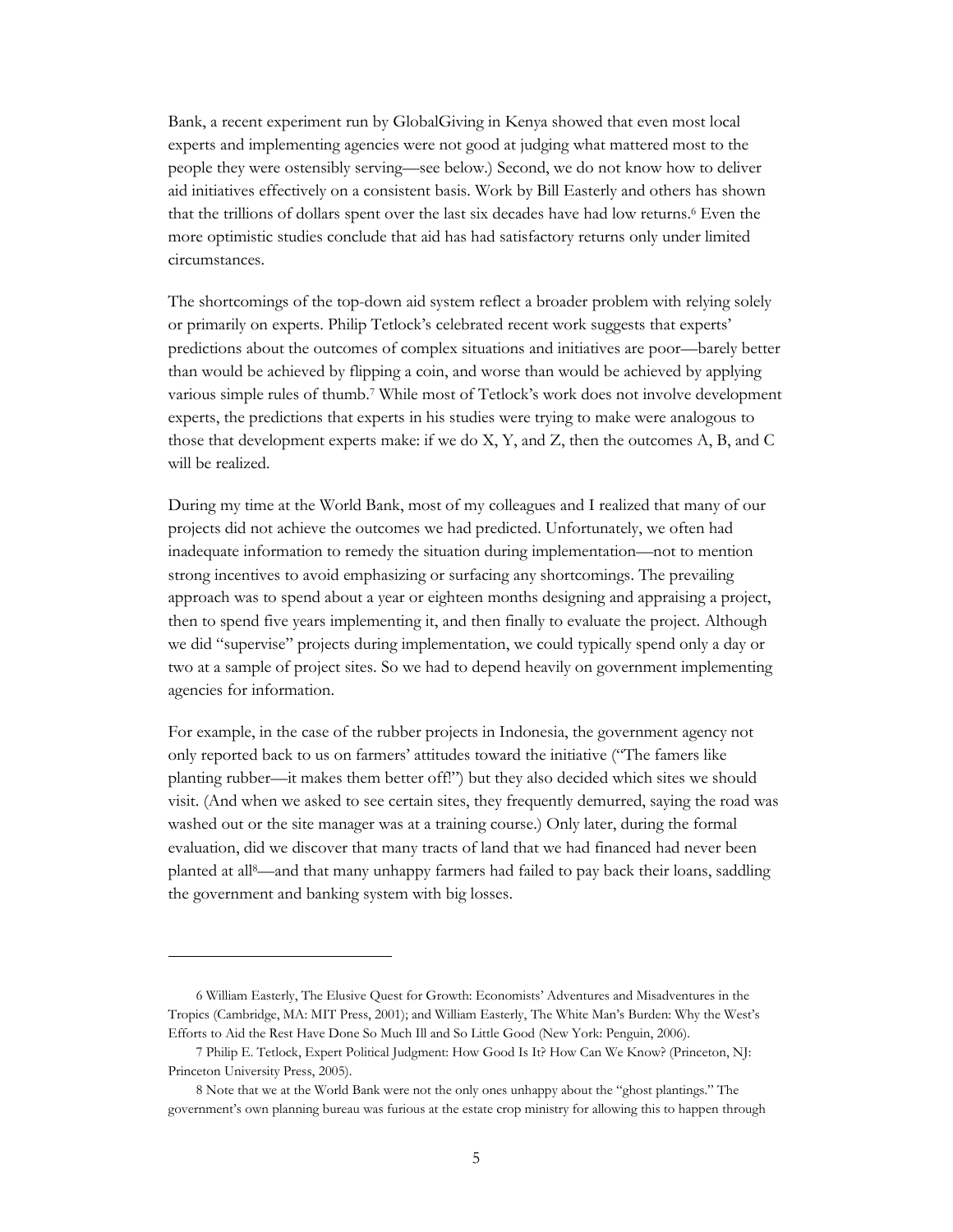The problem was made worse by the institutional constraints we faced. World Bank budgets for project preparation, supervision, and evaluation were increasingly standardized across projects and across countries. As project managers, we faced clear incentives—namely, to get as many projects approved by the board as possible, and then to get them implemented in the allotted time frame; within the allotted budget; and without protests by the intended beneficiaries, public relations problems from local or international NGOs, or complaints from the government.

As long as we responded to these clear incentives, we got promotions and steady pay raises. But if we spent too much money monitoring the projects and slowed implementation down to try to correct for problems, our projects could be downgraded, and this would generally be reflected on our performance evaluations. If for some reason we were put in charge of a project with egregious and unconcealable problems, the rational thing to do was to ask for a transfer to a different project or even to a different country. Otherwise, we might be forced to negotiate with the government to formally redesign or even close the project prematurely, which was messy and time consuming, and (most damaging) would reduce the number of new projects we could prepare and send to the board.<sup>9</sup> Further, the incentives were highly asymmetrical; there was no upside to making a project go better than anticipated.<sup>10</sup> If problems surfaced later, during the formal evaluations, it was not a huge concern because project managers had often moved on to a different country.<sup>11</sup>

The enemy of smooth project implementation was often citizen voice. It turned out that the poor rubber farmer I described above had relatively minor complaints compared with some others affected by aid projects in Indonesia. Far more serious were the complaints that thousands of villagers had about being forcibly relocated to make way for a dam that was being built. Some villagers were forcibly "transmigrated" to outlying islands with no physical or social infrastructure, in theory to create a better life for themselves. A large number of

either oversight or fraud. But by then, enough time had elapsed that it was hard to establish who within the ministry was to blame, and no one was held accountable.

<sup>9</sup> For a nuanced and comprehensive description of organizational incentives inside the World Bank, see David A. Phillips, Reforming the World Bank: Twenty Years of Trial —and Error (New York: Cambridge University Press, 2009).

<sup>10</sup> In fact, I was criticized once because my project achieved its primary objectives too soon in the project cycle! For an excellent discussion of the asymmetry in incentives within aid-funded initiatives in general, see Lant Pritchett, "It Pays to Be Ignorant: A Simple Political Economy of Rigorous Program Evaluation," The Journal of Policy Reform 5, no. 4 (2002): 251–69.

<sup>11</sup> For a classic analysis of incentives within a typical bilateral agency, see Elinor Ostrom, Aid, Incentives, and Sustainability: An Institutional Analysis of Development Cooperation: Summary Report (Stockholm: Sida, 2002).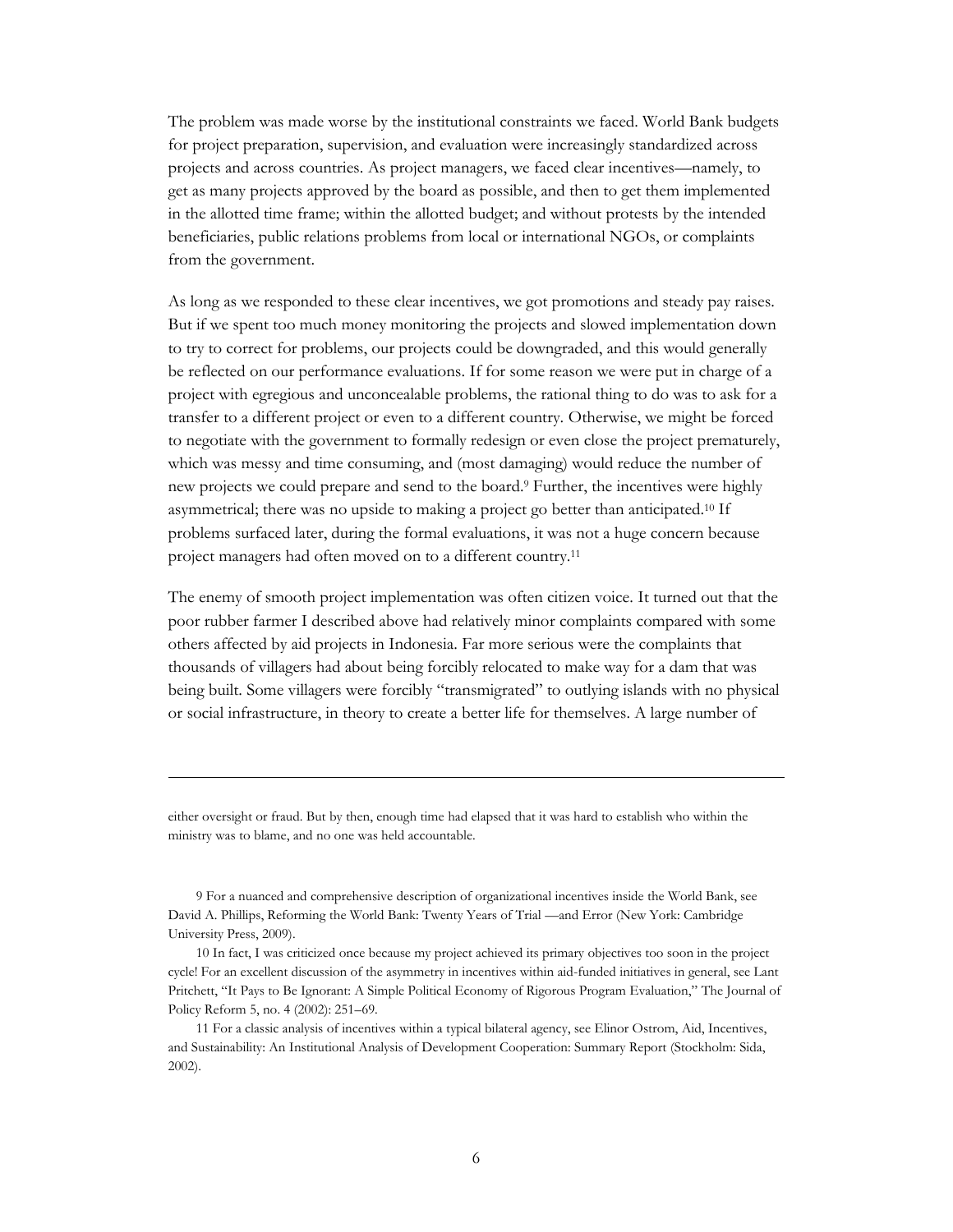these people were very unhappy about the lack of roads and functioning markets, schools, and health clinics.

In each case, the bank assigned seasoned veterans to work together with the government to keep the situation from getting out of hand and to keep projects on track, with some refinements but rarely major modifications. The goal was, in the words of my colleague who had been assigned to manage the dam project, "to keep people's complaints down to a dull roar, and to avoid big stories, especially in the local newspapers, that might rile people up further."

Over the ensuing years, I noted a gradual change in the type of people hired by the bank and other aid agencies. Increasingly I met new staff who had spent lots of time in the field and came to the agencies with a genuine understanding of and concern for real people. They came into their jobs with great enthusiasm, and whenever I met them it gave me glimmers of hope.

Alas, with few exceptions,<sup>12</sup> these promising new staff members soon learned that it was impossible to maintain enthusiasm and commitment in the face of the nearly overwhelming effort required to process projects through the World Bank system. Ironically, the bureaucratic load typical of the 1980s was ratcheted sharply upward in the 1990s by a number of well-intended "safeguards" related to environmental, social, gender, and even procurement matters. These safeguards generated numerous requirements and led to even more studies, paperwork, and internal clearances—reducing even further the time that staff were able to spend in the field talking to real people.

The tragedy of this system is that most aid workers (certainly most of my colleagues at the World Bank) start out wanting to improve people's lives. They do the best they can, relying on the best information they can gather, to make a positive difference. Yet over time, they get ground down psychologically (and even physically) by the organizational constraints and incentives they face, and after a few years many of them lose touch with why they started this line of work in the first place.

Just before I left the World Bank in late 2000, I did an informal poll of many of my colleagues there, asking them, "What proportion of your energy do you feel you are able to use in service of actually helping make the world a better place?" Their answers clustered tightly around 25 percent. A typical response was "You know, I have not even thought about that question for so long. Most of my life and attention here are taken up by the need

<sup>12</sup> The World Bank's Scott Guggenheim, who helped design the Kecamatan Development Program in Indonesia, was a rare exception. To help escape the normal pressures, he raised external funding and moved his entire team out of the World Bank's main offices in the Indonesian stock exchange building and into separate space in a different part of town. This move required not only exceptional entrepreneurial skill on his part but also the support of an unusually empowering director, Mark Baird. See

http://www.denniswhittle.com/2006/11/when-official-aid-works.html.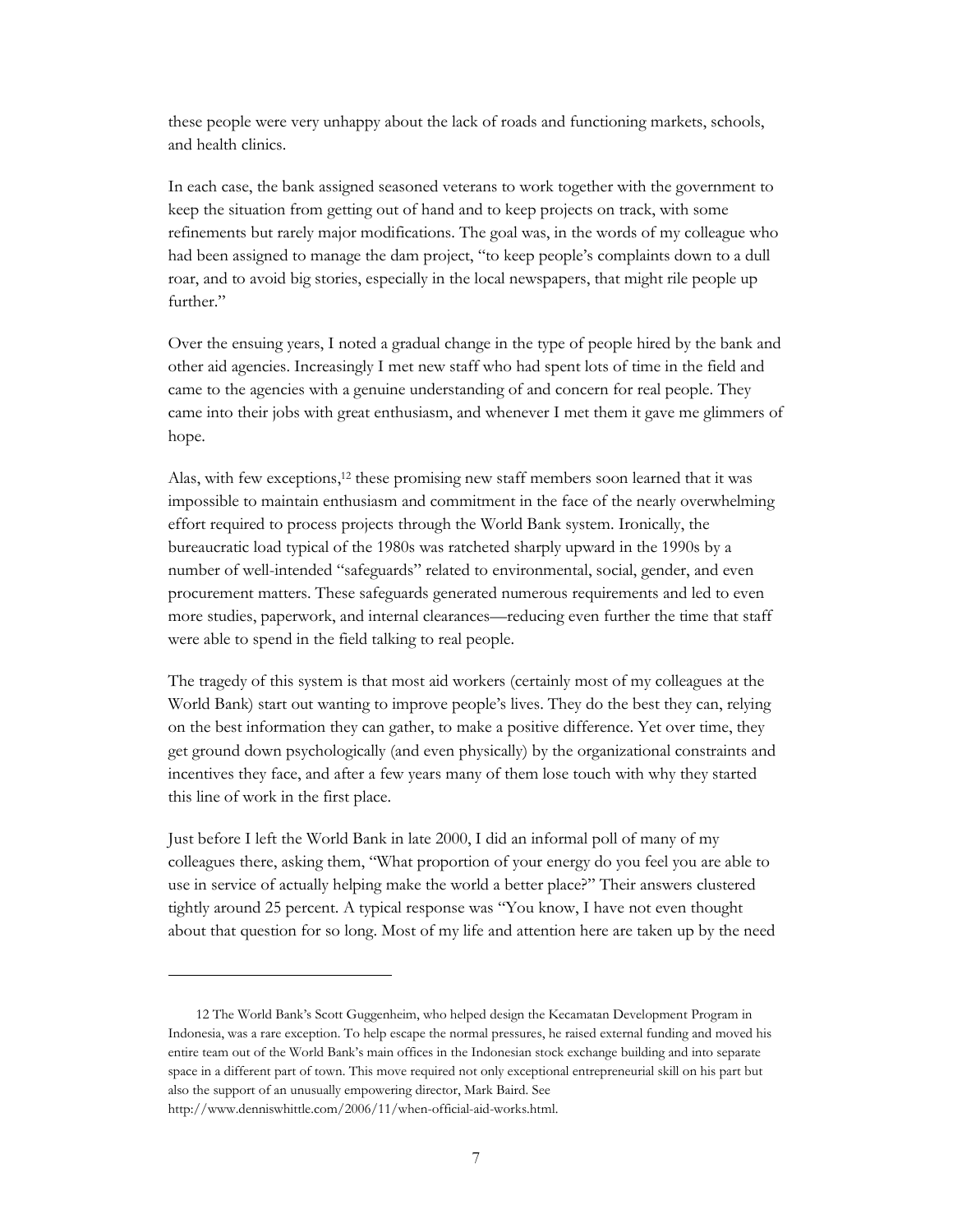to write reports, attend meetings, get clearances, and book travel. I rarely get a chance to pause and ask whether it all makes sense, or whether I am making a real difference."

 $* * *$ 

So how can we move forward beyond this outdated and ineffective mental model for development aid? There are no silver bullets, but some key principles are coming into focus.

In the last few years, there has been great excitement about the use of randomized controlled trials (RCTs) in development.<sup>13</sup> RCTs were hailed as a way of overcoming an "inadequate understanding of poverty" and as "radical rethinking of the way we fight poverty." <sup>14</sup> The idea is that by adopting the same standards of rigor applied in science, we would be able to find out "what works" and apply it around the world.

While the RCT movement is probably helping improve the rigor of ex post evaluations of aid projects, its value in helping improve development outcomes on a wide scale is only modest. Despite the claims that RCTs drive medical advances, recent studies have questioned whether this is the case, for two reasons. First, medical companies have had exceptional difficulties replicating (in standard laboratory conditions) the results of preclinical RCT-based trials for interventions like cancer drugs. Even under laboratory conditions, scientists at the drug companies Amgen and Bayer, for example, were able to reproduce the results of only 11 percent and 21 percent, respectively, of the RCT-based trials they studied.<sup>15</sup>

Second, the drugs are administered under varying clinical conditions and to patients whose body chemistry differs significantly. According to a paper by Margaret Eppstein and colleagues, though "many consider multicenter randomized controlled trials to be the gold standard of evidence-based medicine … results are often inconclusive or may not be generally applicable due to differences in the contexts within which care is provided." 16

These drawbacks to RCTs in medicine echo the criticisms leveled at RCTs for development. Angus Deaton provided an early technical analysis of how the results from RCTs were unlikely to be transferable to different contexts.<sup>17</sup> Anyone who has managed aid projects

<sup>13</sup> See, for example, Abhijit V. Banerjee and Esther Duflo, Poor Economics: A Radical Rethinking of the Way to Fight Global Poverty (New York: PublicAffairs, 2011).

<sup>14</sup> "Poor Economics: A Radical Rethinking of the Way to Fight Global Poverty," Poor Economics, accessed May 31, 2013, http://www.pooreconomics.com/about-book.

<sup>15</sup> See Florian Prinz, Thomas Schlange, and Khusru Asadullah, "Believe It or Not: How Much Can We Rely on Published Data on Potential Drug Targets?," Nature Reviews Drug Discovery 10, no. 9 (2011): 712–13; and C. Glenn Begley and Lee M. Ellis, "Drug Development: Raise Standards for Preclinical Cancer Research," Nature 483 (2012): 531–33, http://www.nature.com/nature/journal/v483/n7391/full/483531a.html.

<sup>16</sup> Margaret J. Eppstein, J. D. Horbar, J. S. Buzas, and S. A. Kauffman, "Searching the Clinical Fitness Landscape," PLoS ONE 7, no. 11 (2012): E49901, doi:10.1371/journal.pone.0049901.

<sup>17</sup> Angus Deaton, "Instruments, Randomization, and Learning about Development," Journal of Economic Literature 48, no. 2 (2010): 424–55.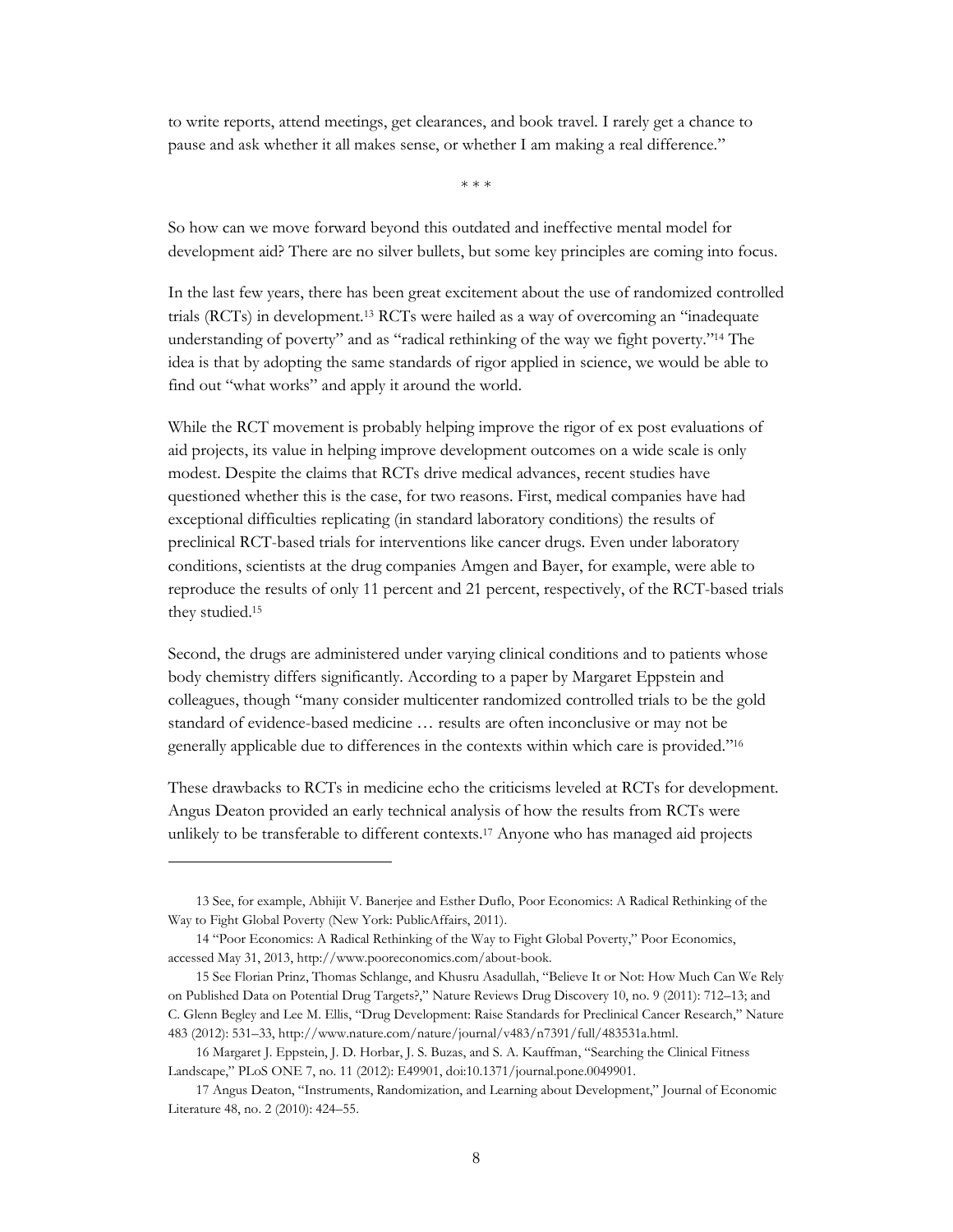realizes that there is a huge number of design and implementation parameters—and that it is maddeningly difficult to know which of these makes the difference between success and failure. In the preparation phase, we tend to give a lot of weight to the salience of certain factors, such as eligibility criteria, prices, technical features, and so on. But during implementation, we realize that a thousand different factors affect outcomes—the personality of the project director, internal dynamics within the project team, political changes in the local administration, how well the project is explained to local people, and even bad weather can have major effects.

Development initiatives are not necessarily *complicated,* but they are *complex*. <sup>18</sup> Complicated systems have many parts and aspects, but the outcomes can be predicted accurately if the initial conditions are known, since the parts themselves interact in a consistent and often linear way. Building a bridge over a wide river is complicated, as is building an airplane and most other engineering challenges, but experts are able every day to build bridges and airplanes that work reliably. In contrast, *complex* systems such as health care are very often completely unpredictable, and "infinitesimal causes can have enormous consequences"—a phenomenon known popularly as the "butterfly effect." <sup>19</sup> These complex systems—often involving human behaviors and interactions—are notoriously difficult to predict, much less control.

Lant Pritchett and Justin Sandefur have extended Deaton's analysis to show that RCTs can be expected to have little "external validity" in development projects (i.e., the results are not transferrable beyond the initial context of the study).<sup>20</sup> Along with his colleagues Salimah Samji and Jeffrey Hammer, Pritchett goes on to propose a new method of rapid and ongoing iteration of project design during implementation.<sup>21</sup> The idea is to start with a design considered reasonable, but to focus a much greater proportion of available resources on finding out how well the design is working in practice and then refining it as the project proceeds.

Michael Woolcock argues that the more complex the initiative, the less likely RCT results are to be applicable across different contexts. The elusive idea of "best practices" is valid only in projects with "low causal density"—generally those whose outcome does not depend heavily on human behavior. He argues that using case study methodologies is critical to finding out

<sup>18</sup> For a good overview of complexity and its implications for emergent systems, see John Gribbin, Deep Simplicity: Bringing Order to Chaos and Complexity (New York: Random House, 2004).

<sup>19</sup> Horgan, John, "Can Engineers and Scientists Ever Master 'Complexity'?," Cross-Check (blog), Scientific American, December 10, 2012, http://blogs.scientificamerican.com/cross-check/2012/12/10/can-engineersand-scientists-ever-master-complexity/.

<sup>20</sup> See Lant Pritchett, "Development as Experimentation (and How Experiments Can Play Some Role)" (unpublished manuscript, July 2011); and Lant Pritchett and Justin Sandefur, "Context Matters for Size: Why External Validity Claims and Development Practice Don't Mix" (unpublished manuscript, July 18, 2013).

<sup>21</sup> Lant Pritchett, Salimah Samji, and Jeffrey Hammer, "It's All about MeE: Using Structured Experiential Learning ('e') to Crawl the Design Space," WIDER Working Paper No. 2012/104, United Nations University– World Institute for Development Economics Research, Helsinki, 2012.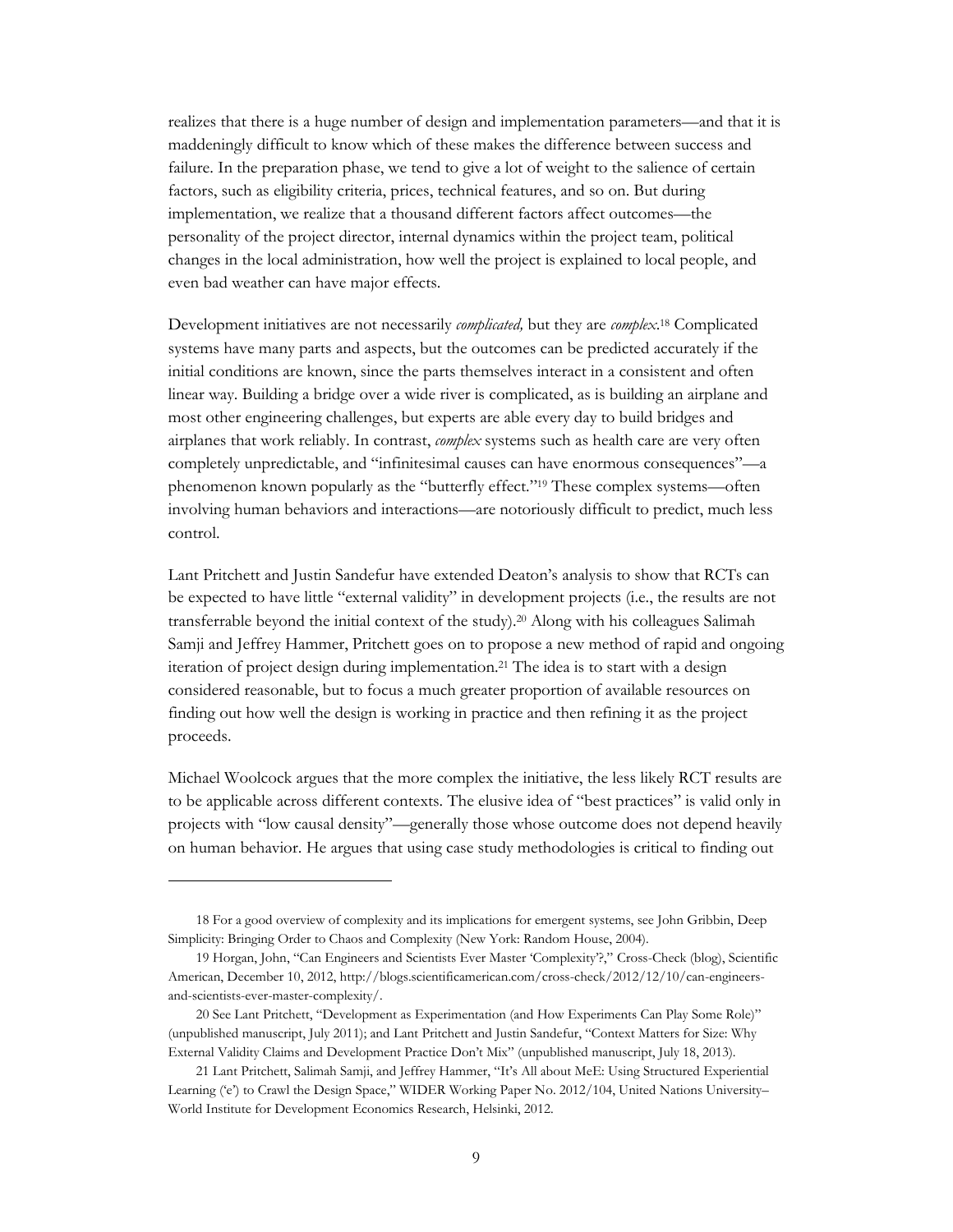what works in different situations. He suggests an approach similar to the one Eppstein and colleagues<sup>22</sup> endorse for better medical research, namely "making it up as you go along: you work with others and learn from collective experience to iterate your way to a customized best fit." 23

It is true that RCTs can provide rigorous evidence of the impact of certain interventions under certain circumstances. But in the end, randomized trials don't provide the tools for us to "radically rethink the way we fight poverty." Excessive faith in RCTs is in fact likely to reinforce the same top-down approaches that have had such poor results so far. Such approaches lend themselves heavily to initiatives in which experts determine the desired outcomes ex ante, marginalizing the voices of the people they are supposed to help. Instead of giving an incentive to local people to work together to forge solutions, they risk creating global "best practices" that ignore local knowledge. The tendency toward cookie-cutter prescriptions inhibits the emergence of local networks of problem solvers who experiment repeatedly until they find approaches that work.

\* \* \*

Fortunately, there are new models that emphasize participation, accountability, and feedback. Though these models are still in their formative stages, what many of them have in common is an assumption of rich and timely feedback loops that allow—or even require implementing agencies to iterate constantly. Daron Acemoglu and James A. Robinson argue in their recent book *Why Nations Fail*<sup>24</sup> that developing countries remain poor because their institutions are exclusionary and do not reflect the voices and needs of much of society. They argue that as long as elites in these countries maintain near-monopolistic control over public institutions, there will be only slow improvements in the quality of life for most people. Commenting on this book, Owen Barder notes, "If we think of politics as an endogenous characteristic of a complex system, then perhaps we have more hope of accelerating development by trying to tweak the internal feedback loops, and so shaping future system dynamics, than by offering exogenous solutions from the outside." 25

Acemoglu, Robinson, and Barder together suggest that helping citizens in developing countries have better voice through effective feedback loops would have high returns by increasing political inclusion and reducing the political monopoly of the elites. A key question is how aid projects can encourage the formation of these feedback loops without eliciting a backlash from the very elites whose power will be reduced by them.

<sup>22</sup> Eppstein et al., "Searching the Clinical Fitness Landscape."

<sup>23</sup> See Michael Woolcock, Using Case Studies to Explore the External Validity of "Complex" Development Interventions (Washington, DC: World Bank, forthcoming).

<sup>24</sup> Daron Acemoglu and James A. Robinson, Why Nations Fail: The Origins of Power, Prosperity, and Poverty (New York: Crown, 2012).

<sup>25</sup> Owen Barder, "It's the Politics, Stupid," Owen Abroad (blog), June 1, 2013, http://www.owen.org/blog/6752.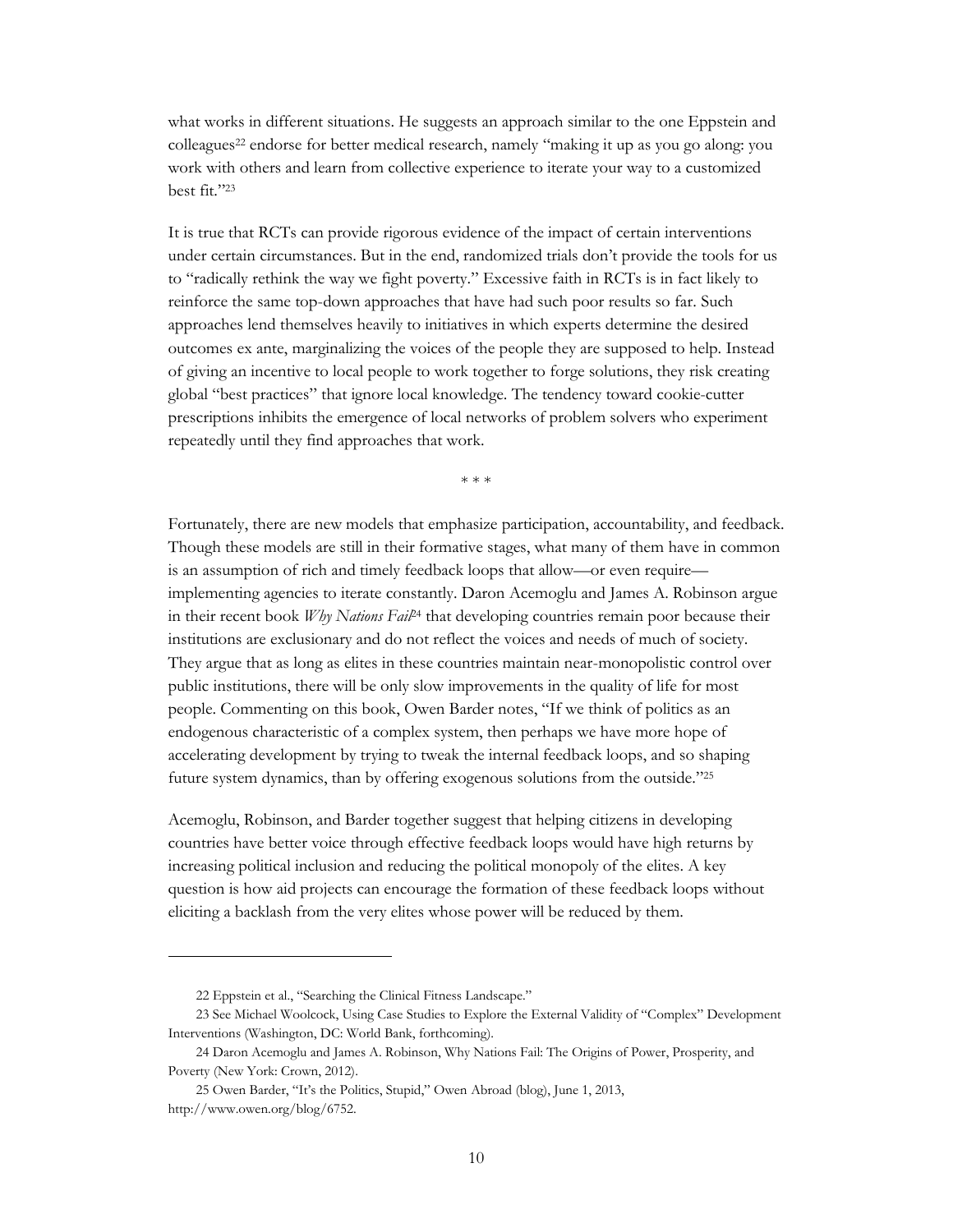The good news is that a number of experiments have been launched over the past few years to pilot new ways to collect and use feedback. The International Aid Transparency Initiative<sup>26</sup> and Publish What You Fund<sup>27</sup> have made information on official aid available on a much wider scale. The same is true for NGOs, thanks to the BRIDGE (Basic Registry of Uniquely Identified Global Entities) project, launched in mid-2013 by GlobalGiving, GuideStar, the Foundation Center, and TechSoup Global.<sup>28</sup> This project, partly funded by the Bill & Melinda Gates Foundation and the William and Flora Hewlett Foundation, is creating common data standards similar to IP addresses on the Internet that will enable people to compare data and information for about three million NGOs worldwide.<sup>29</sup>

Together with my colleagues David Boyd and Anna Sosdian (with key inputs from Marc Maxson), I recently reviewed a number of these experiments. Some were launched by nonprofits, some by local governments, and others by official aid agencies. Some pilots failed completely, a few were very successful, and most had promise but lacked one or more of the elements required to either gather enough data or create pressures on implementing agencies to remedy the situation.

A small sample of these includes the following:<sup>30</sup>

 **World Vision (Uganda).** Thirty school districts in Uganda used the Participatory Community Scorecard (PCS), developed in collaboration with World Vision. The PCS enabled communities themselves to develop the schools' performance criteria, which the communities would monitor. For thirty other schools, experts defined the performance criteria, which communities would monitor. The schools for which the *community* defined performance criteria showed a .19 standard deviation increase in test scores, moving the average student from the 50th to the 58th percentile in performance; increased pupil attendance by 8–10 percent; reduced teacher absenteeism by 13 percent; and cost a total of \$1.50 per student. The schools for which *experts* developed the criteria showed *no increase* in student test scores.<sup>31</sup>

 $\overline{a}$ 

\* \* \*

<sup>26</sup> http://www.aidtransparency.net/.

<sup>27</sup> http://www.publishwhatyoufund.org/.

<sup>28</sup> Internet-based aid platforms such as GlobalGiving.org are growing and multiplying. GlobalGiving alone has already facilitated about \$120 million in funding for eight thousand projects in 130 countries, and its creation has spawned the launch of additional platforms such as Kiva.org, which facilitates hundreds of millions of dollars of micro-loans, and the newer GiveDirectly.org, which enables funders to give money to individual people rather than organizations.

<sup>29</sup> Victoria Vrana, "BRIDGE to Somewhere: A Conversation with GlobalGiving, GuideStar, the Foundation Center, and TechSoup Global," Markets for Good, June 3, 2013, http://www.marketsforgood.org/bridge-to-somewhere-a-conversation-with-global-giving-guidestar-thefoundation-center-and-techsoup-global/.

<sup>&</sup>lt;sup>30</sup> More analysis of these and other examples is forthcoming at http://www.feedbacklabs.org.

<sup>31</sup> Abigail Barr, Frederick Mugisha, Pieter Serneels, and Andrew Zeitlin, "Information and Collective Action in the Community Monitoring of Schools: Field and Lab Experimental Evidence from Uganda" (unpublished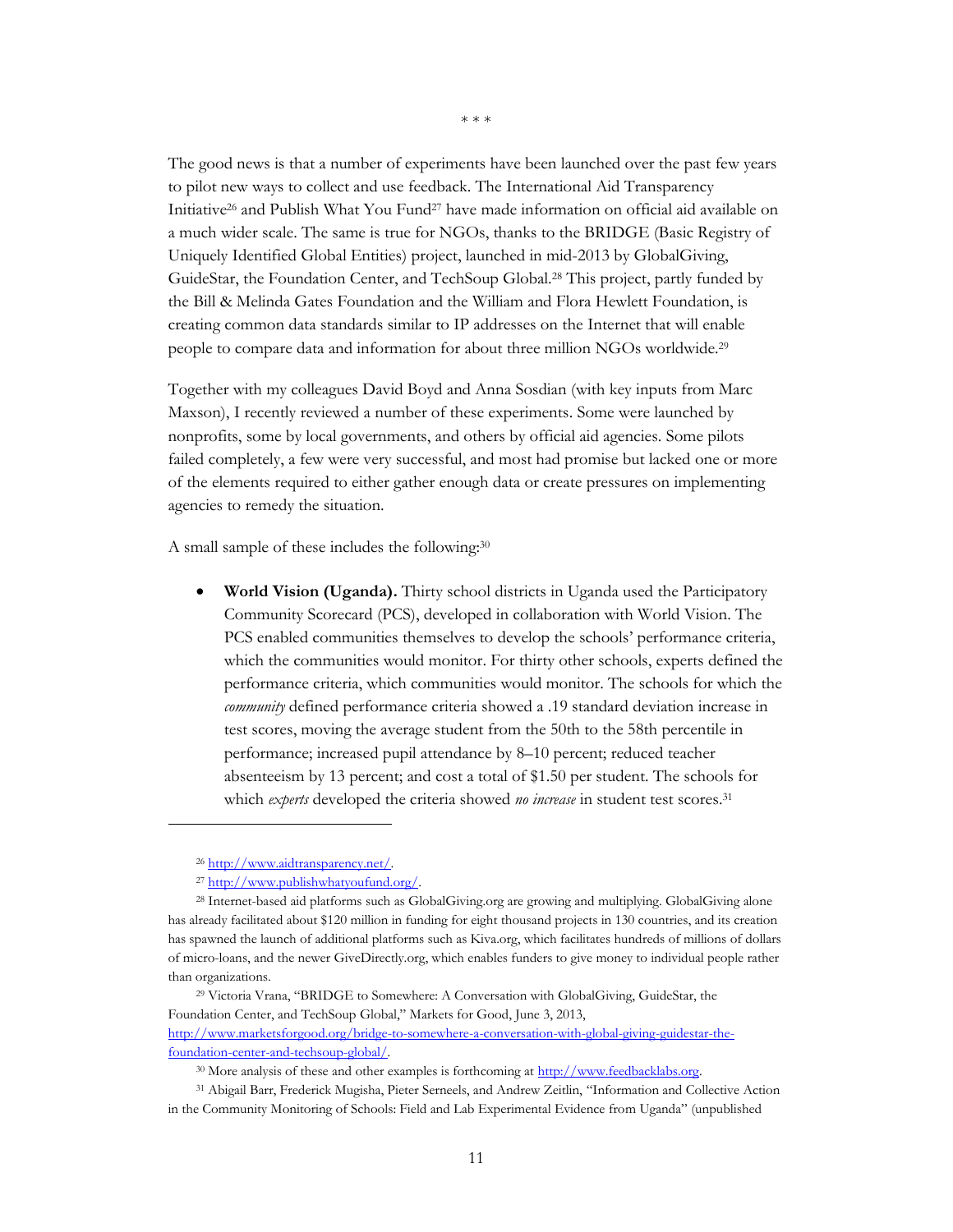- **Exposing Corrupt Politicians (Brazil).** In this experiment, the results of audits of city finances were released to the public before elections. Compared with a control group without audits, mayors were seven percentage points less likely to get reelected when these audits showed corruption violations. The effect was more than doubled in towns where the audit results were broadcast on a radio station.<sup>32</sup>
- **Rapid SMS (Malawi).** UNICEF trained local health workers to use an SMS (text message)–based tool that allowed them to report data on each child's health measurements. These data previously took up to three months to be compiled on paper and sent to headquarters, and they were mostly used for reporting and research purposes. Under the new system, it takes only two minutes to enter the data into the phone and transmit them, and the platform responds immediately with tailored advice on nutritional needs for each specific child.
- **CheckMySchool.org (Philippines).** This tool allows anyone—parents, students, teachers, administrators, or NGOs—to report problems at schools, ranging from absent teachers to missing textbooks to broken toilets. Comments and complaints can be channeled through e-mail, SMS, Facebook, or a website and are viewable by the general public. The Department of Education has committed to taking quick action on complaints.
- **Crisis Response Map (Haiti).** After the 2010 earthquake in Haiti, this online platform created by Ushahidi allowed anyone to provide updates or request help using SMS, e-mail, phone, or Twitter. Thousands of reports were submitted, allowing rescue operations to reduce duplication of effort and focus on the areas most affected.
- **GlobalGiving Storytelling Project (Kenya).** With support from the Rockefeller Foundation, GlobalGiving has collected stories from tens of thousands of people in Kenya about what they care most about. In one iteration involving four communities, GlobalGiving asked a panel of sixty-five aid experts and implementing agencies to guess the top priorities for the 2,500 respondents. The expert panel guessed only half of the top six priorities of the community; and only one of the sixty-five experts correctly guessed the single most pressing issue (social relations).<sup>33</sup>

The number of effective feedback loop experiments in aid is still small, and though there are a priori reasons to expect them to improve aid projects, there have been few rigorous statistical evaluations of how well they are working. Especially given our caution

32 "Exposing Corrupt Politicians," J-Pal Policy Briefcase, December 2011, http://www.povertyactionlab.org/publication/exposing-corrupt-politicians.

draft manuscript, August 2012); and Andrew Zeitlin, Lawrence Bategeka, Madina Guloba, Ibrahim Kasirye, and Frederick Mugisha, "Management and Motivation in Ugandan Primary Schools: Impact Evaluation Final Report" (unpublished draft manuscript, Centre for the Study of African Economies, University of Oxford, UK, October 2011).

<sup>33</sup> Dennis Whittle, "If You Flip a Coin, Can You Be an Expert?," Pulling for the Underdog (blog), September 2, 2010, http://www.denniswhittle.com/2010/09/if-you-can-flip-coin-can-you-be-expert.html.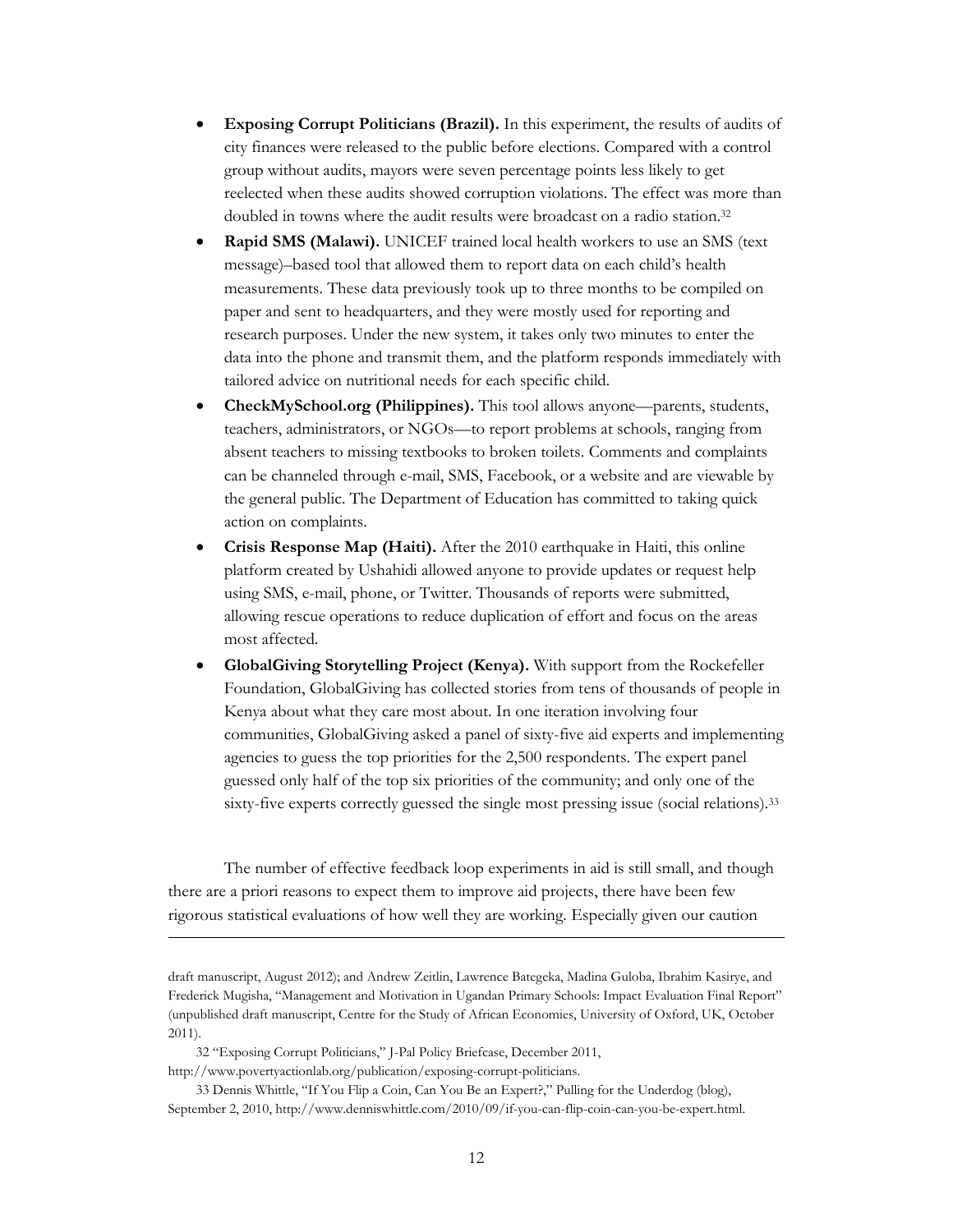above about generalizing the results of RCTs, it would be foolhardy to try to draw any conclusions or "best practices." It may be more useful, at least at this stage, to identify some general principles and questions that are likely to inform the design of feedback loops that result in better outcomes.

Our review suggests that asking the following questions during the design stage is likely to increase the chance that the feedback loop will actually result in better outcomes:

- 1. What information is the feedback loop soliciting?
- 2. Who is most qualified to provide that information?
- 3. What incentives do those people have to provide the information? What are the costs and benefits that they perceive?
- 4. How will people provide the information? In person? Using certain technologies? Will the information be confidential or public?
- 5. Who are the intended recipients of the information and how will they get it?
- 6. What specific actions do we want the recipients of the information to take?
- 7. What incentives (carrot, stick, or both) and capacity do the recipients have to take action? And how will we know action was taken?

As Pritchett and Woolcock argue, the best way to approach these questions is probably just to start with a reasonable hypothesis, and then iterate based on experience. The answer to each question will depend critically on the context, for example the type of project, the sector, and even the type of implementing agency. A few studies that suggest reasonable places to start are beginning to emerge.

With respect to Question 1 above, perhaps the most neglected feedback loop information is simply what people themselves care about most.<sup>34</sup> As the GlobalGiving Storytelling Project illustrated, experts and implementing agencies are often out of touch with what people want. Further, as Ben Olken has shown, direct participation by people simply in *choosing* projects can have a huge effect on improving their satisfaction with outcomes and their political engagement.In some contexts, the impact of giving people a say in the *choice* of which projects are implemented can be even greater than the impact of allowing people to monitor implementation.<sup>35</sup>

The World Vision initiative in Uganda described above suggests further insights into how to answer Question 1. In particular, allowing communities to define the "scorecard" for what gets measured even within a preexisting program (in this case primary education) might be critical to improving outcomes. In contrast, the study found that allowing experts to define the scorecard produced no improvement in outcomes.

<sup>34</sup> This point is also evident in Deepa Narayan and Raj Patel's book Voices of the Poor (New York: Oxford University Press for the World Bank, 2000).

<sup>35</sup> Benjamin A. Olken, "Direct Democracy and Local Public Goods: Evidence from a Field Experiment in Indonesia," American Political Science Review 104, no. 2 (2010): 243–67.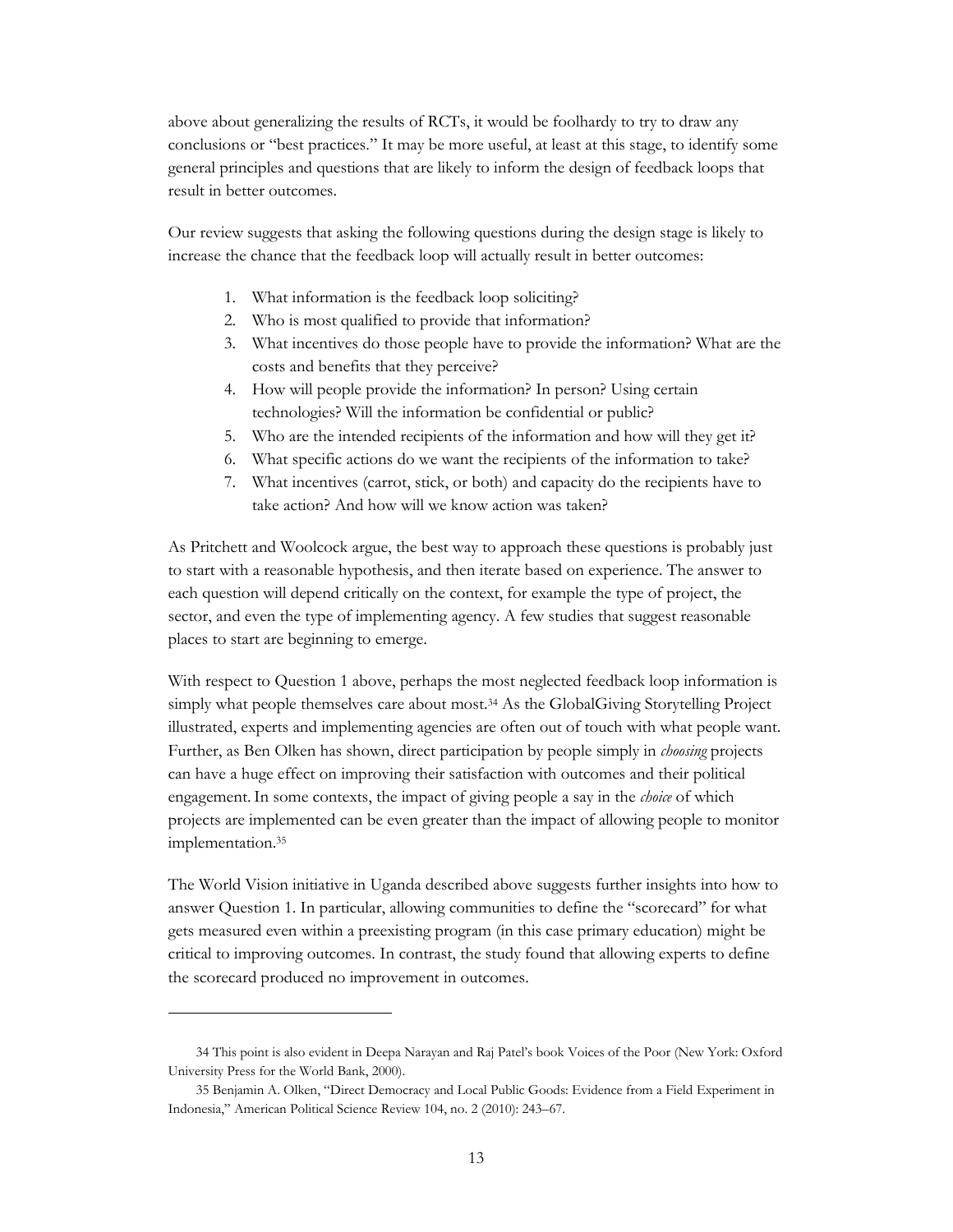With respect to Question 2 above, other work by Ben Olken suggests that community participation in monitoring may work best for projects that do not require technical knowledge. Communities may be good at monitoring whether a school is working well (by observing, for example, whether the teachers are present and whether their children seem to be engaged and learning), but they are less good at monitoring expenditures on road construction, for which top-down audits are better able to evaluate construction techniques and raw material costs.<sup>36</sup>

On the other hand, the work of Gray-Molina and others on hospitals in Bolivia suggests that for more complex delivery systems such as health care, communities may be better at monitoring certain services than rules-based audits or evaluations related to proxies such as competitive hiring and staff supervision practices.<sup>37</sup>

In the Exposing Corrupt Politicians example in Brazil cited above, expert auditors were needed to actually find the information about corruption; regular citizens would have had a hard time doing that on their own (Question 2). In this case, the auditors' incentive to provide the information (Question 3) was their normal salaries and operating budgets nothing else was needed, although we might anticipate that local politicians will try to exert pressure on them not to report the information in the future. But the feedback loop would not have worked if the information had not been provided to citizen voters using local radio stations as the most powerful dissemination mechanism (Questions 4 and 5). And it was clear what actions the recipients of the information were going to take (Question 6)—they voted against the mayors associated with corruption.

In our initial review of feedback experiments, Question 3—incentives to provide the information—was often a point of failure. In general, there is a cost to information providers, including their time and money (for example, the cost of sending an SMS38), and sometimes risk of retribution. In Tanzania, where half the public water points don't work, the organization Daraja created an initiative called Maji Matone to allow citizens to report on their water points. Over six months, only fifty-three reports were received (compared with an initial target of three thousand). Although a formal analysis has not been done, it appears that there were at least three problems. First, men control the mobile phones, while women collect the water. Second, women apparently felt that there was a risk of retribution from local water officials. And third, women felt that their reports were unlikely to generate any remedial action.

<sup>36</sup> Benjamin A. Olken, "Monitoring Corruption: Evidence from a Field Experiment in Indonesia," Journal of Political Economy 115 (2007): 200–49.

<sup>37</sup> George Gray-Molina, Ernesto Pérez de Rada, and Ernesto Yañez, "Does Voice Matter? Participation and Controlling Corruption in Bolivian Hospitals." In Diagnosis Corruption: Fraud in Latin America's Public Hospitals, ed. Rafael Di Tella and William D. Savedoff (Washington, DC: Inter-American Development Bank, 2001), 27–55.

<sup>38</sup> Some initiatives have addressed this cost by providing SMS credits to feedback providers.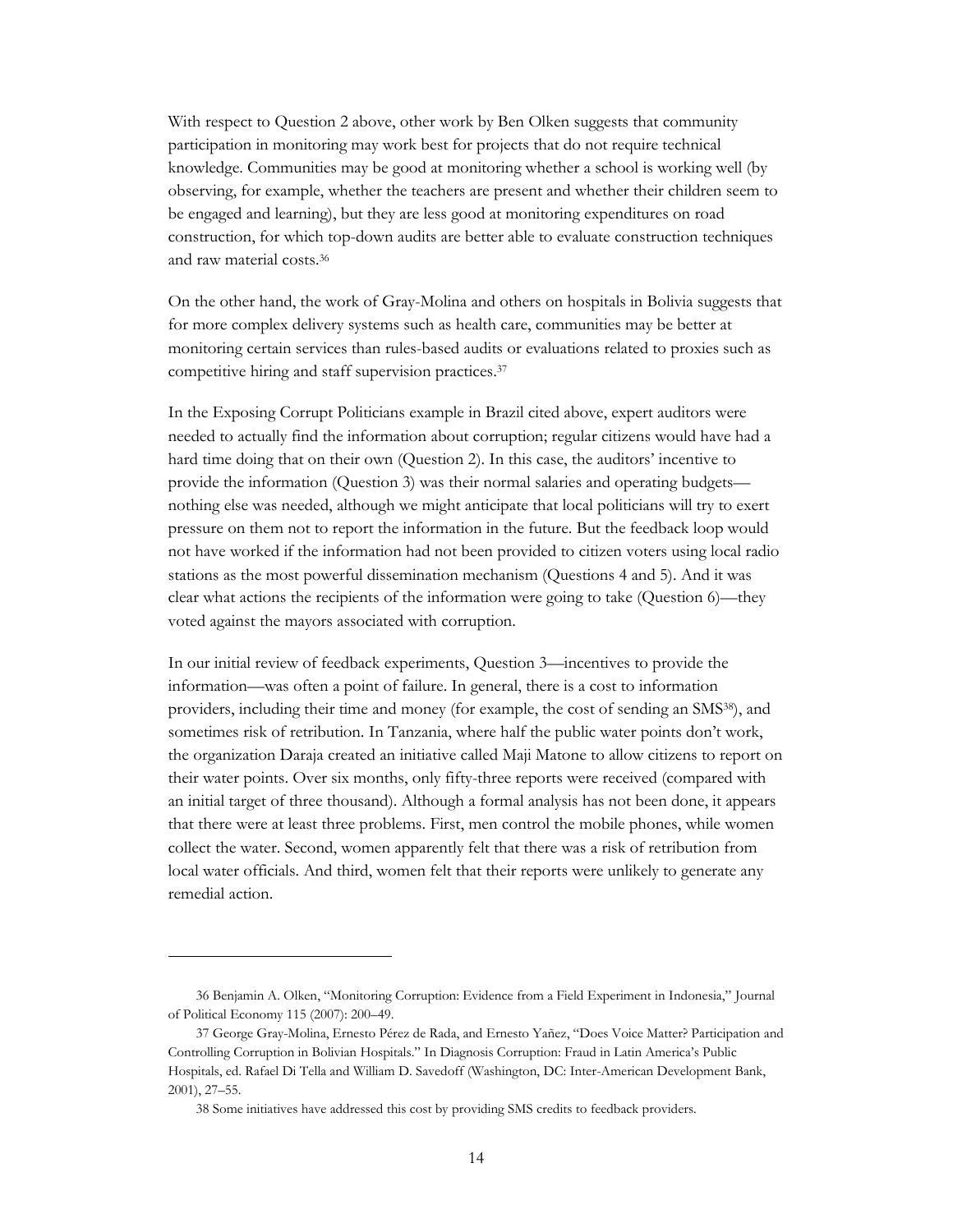With respect to action by feedback recipients (Question 7), Tessa Bold and colleagues found that feedback loops worked very differently depending on whether implementation was being done by a government or an NGO.<sup>39</sup> An NGO-led initiative had improved educational outcomes in India and Western Kenya by identifying lagging students and assigning contract teachers to tutor them. Bold and her colleagues replicated the approach throughout all provinces of Kenya, randomizing whether the program was implemented by an NGO or the government. Test scores rose significantly in the NGO-implemented programs but not at all in government-implemented programs. It was not clear whether this difference was due to incentives or capacity constraints, although one can imagine a combination of both factors at work.

There are some reasons to believe that the new online aid intermediation platforms may have greater incentives and ability than traditional aid agencies to promote accountability through feedback loops,<sup>40</sup> but many of the seven questions raised above remain to be addressed with these new mechanisms as well.

\* \* \*

As noted, there is no single answer to any of the above questions; the answers will depend on the context and will result from repeated iteration starting from reasonable hypotheses. One objective of future research should be to help generate these starting hypotheses. To this end, the research could fruitfully address five broad issues:<sup>41</sup>

- 1. **How do we provide incentives for broad-based feedback?** At a minimum, people need to be technically able to provide feedback, they need to be able to afford it, they need to feel that it will make a difference, and they need to feel that they will not suffer retribution.
- 2. **How do we know that feedback is representative of the entire population?** In many places there is differential access to cell phones and even in-person meetings. The phenomenon of *elite capture*, whereby powerful local interests exert heavy pressure on elections and other decisions, is equally prevalent. Yet our work to date suggests that these problems are generally lessened by the introduction of new

<sup>39</sup> Tessa Bold, Mwangi Kimenyi, Germano Mwabu, Alice Ng'ang'a, and Justin Sandefur, "Scaling Up What Works: Experimental Evidence on External Validity in Kenyan Education," Working Paper 321, Center for Global Development, Washington, DC, 2013.

<sup>40</sup> Devesh Kapur and Dennis Whittle, "Can the Privatization of Foreign Aid Enhance Accountability?" Journal of International Law and Politics 42 (2010): 1143–80.

<sup>41</sup> These questions will guide the work of the newly formed FeedbackLabs.org, which was born after an earlier blog post for the Center for Global Development on this issue (Dennis Whittle, "Make a Consumer Reports for Aid," Global Development: Views from the Center (blog), January 15, 2013, http://www.cgdev.org/blog/make-consumer-reports-aid). Founding members of the Labs include Development

Gateway, GlobalGiving, Ashoka, Ushahidi, Frontline SMS, GroundTruth, Keystone, and Twaweza East Africa. Feedback Labs will frame the conceptual issues, catalyze experimentation, support initiatives to help make existing feedback loops more effective, and help governments and official and private aid agencies mainstream promising approaches.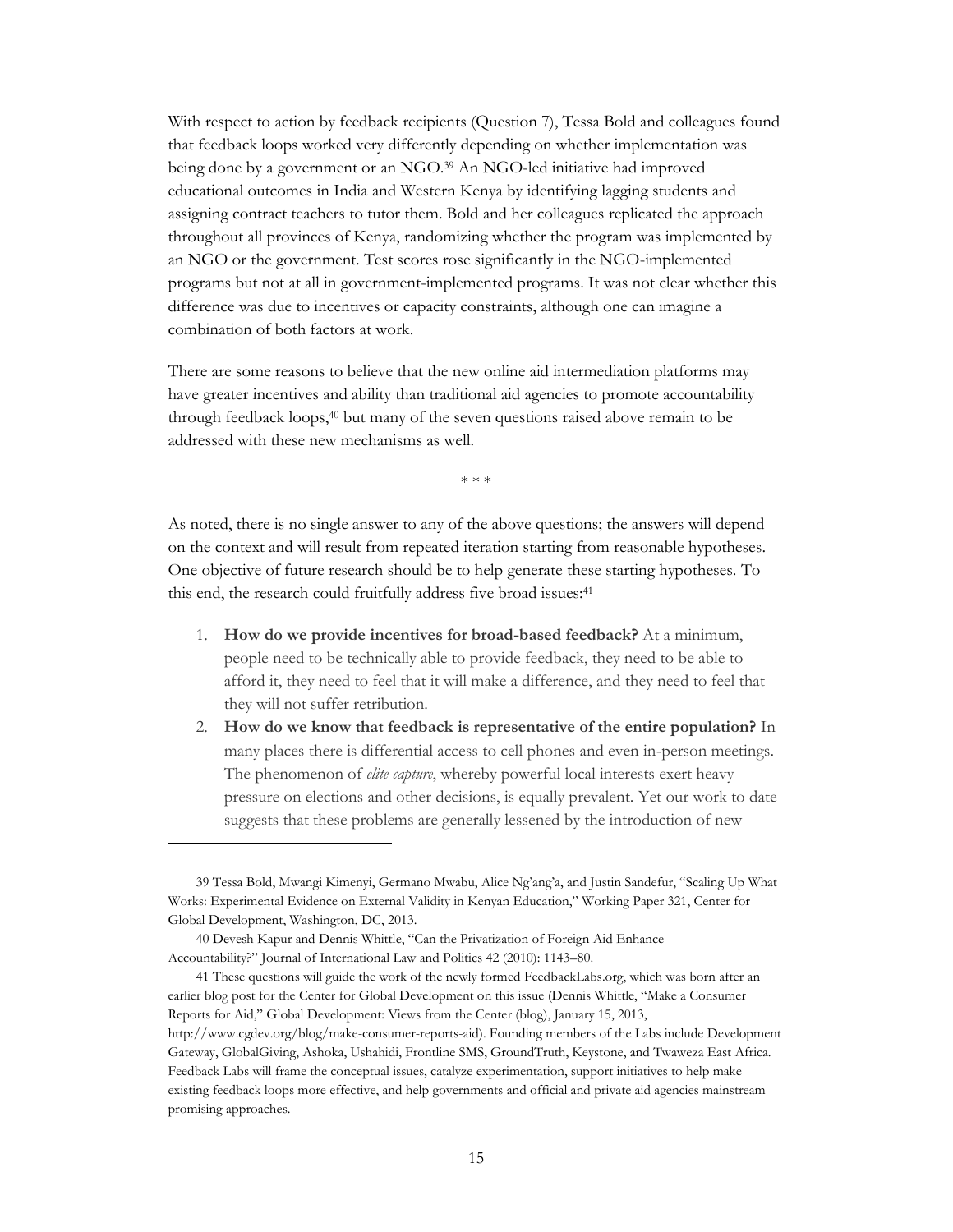forms of feedback loops and that more can be done to ameliorate if not eliminate bias.

- 3. **How do we combine the wisdom of the crowds with the broad perspective and experience of experts?** Effective feedback loops promise to increase the power of regular citizens in decision making about aid projects that affect them. But these local decisions can often be improved by hearing the perspectives and advice of experts, who frequently have deeper knowledge of specific topics and of how specific approaches have worked in different countries. How can we use new feedback loops to create better conversations between citizens and experts about what investments and services would have the biggest impact on well-being?
- 4. **How do we ensure there are strong incentives for aid providers, governments, and implementing agencies to adopt and act on feedback mechanisms?** Despite the growing number of feedback pilots underway, these experiments still affect only a miniscule percentage of all government initiatives and aid projects. And a large proportion of the pilots to date have not led to significant changes that improve outcomes. Given the inherent incentives against accountability by big aid agencies, what combination of carrots and sticks will it take to bring about widespread adoption of feedback loops?
- 5. **What is the relationship between effective feedback loops in aid and democratic governance?** My research started out as an inquiry into how feedback loops could make aid agencies more accountable. But is it possible or desirable to separate feedback in aid from feedback more broadly in governance? Can or will promoting more effective citizen feedback in specific aid or government programs lead to greater citizen voice more broadly?

## **Conclusion**

Promoting strong and timely feedback loops is key to making aid, philanthropy, and government initiatives more effective. Even in top-down programs, benevolent experts and government officials have an interest in knowing how well implementation is proceeding so that they can make midcourse corrections instead of relying on costly (expert) evaluations that come too late. But more broadly, feedback loops can also help us rebalance the way that development programs are formulated and conducted. Though progress has been made in listening to the voices of regular citizens, it is reasonable to guess that development assistance is still 80 percent determined by experts and only 20 percent by citizens. Good feedback loops could reverse this ratio and put the bulk of the decision-making power in the hands of regular people.

In the future, the default model will be that aid officials need to demonstrate (a) why they believe regular citizens actually want each proposed project and (b) how citizen voice will be used to ensure high-quality implementation. Of course, there may be exceptions, for example certain types of policy projects or public goods with free-rider problems, but the burden will be shifted to the aid official to make the case for why citizen voice should not play a major role.